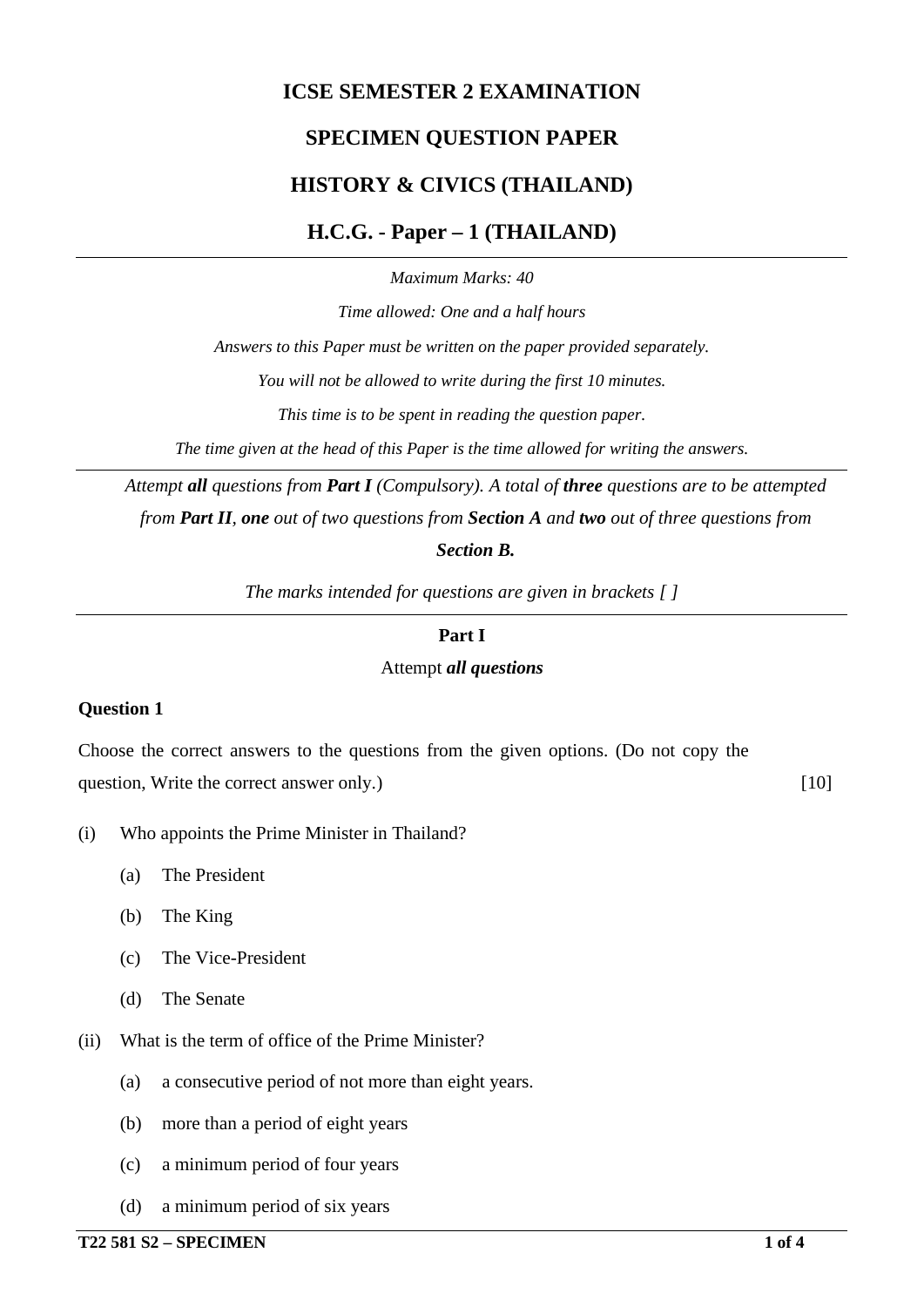(iii) All the ministers are individually responsible to \_\_\_\_\_\_\_\_\_\_\_\_.

- (a) The President
- (b) The Prime Minister
- (c) The Senate
- (d) National assembly.
- (iv) At least \_\_\_\_\_\_\_\_\_ judges form a quorum in the Supreme Court of Thailand.
	- (a) three
	- (b) six
	- (c) two
	- (d) four
- (v) Identify the correct statement regarding the Constitutional Court.
	- (a) Five are judges of the Supreme Court of Justice selected by the Plenum through indirect vote.
	- (b) Three are judges selected of the Supreme Administrative Court.
	- (c) Ten are experts in law approved by the Senate after having been selected by a special panel.
	- (d) Three are experts in political science approved by the Senate after having been selected by a panel.
- (vi) Who changed the name of the country from Siam to Thailand?
	- (a) Philbin Somghkharm
	- (b) Plaek Phibun Songkhram
	- (c) Plaek Phibum Somghkharm
	- (d) Prince Ananda Mahidol
- (vii) In 1935 \_\_\_\_\_\_\_\_\_ abdicated in favour of Ananda Mahidol.
	- (a) King Prajadhipok
	- (b) King Rajadhipo
	- (c) Prince Prajadhipok
	- (d) King Brajadhipok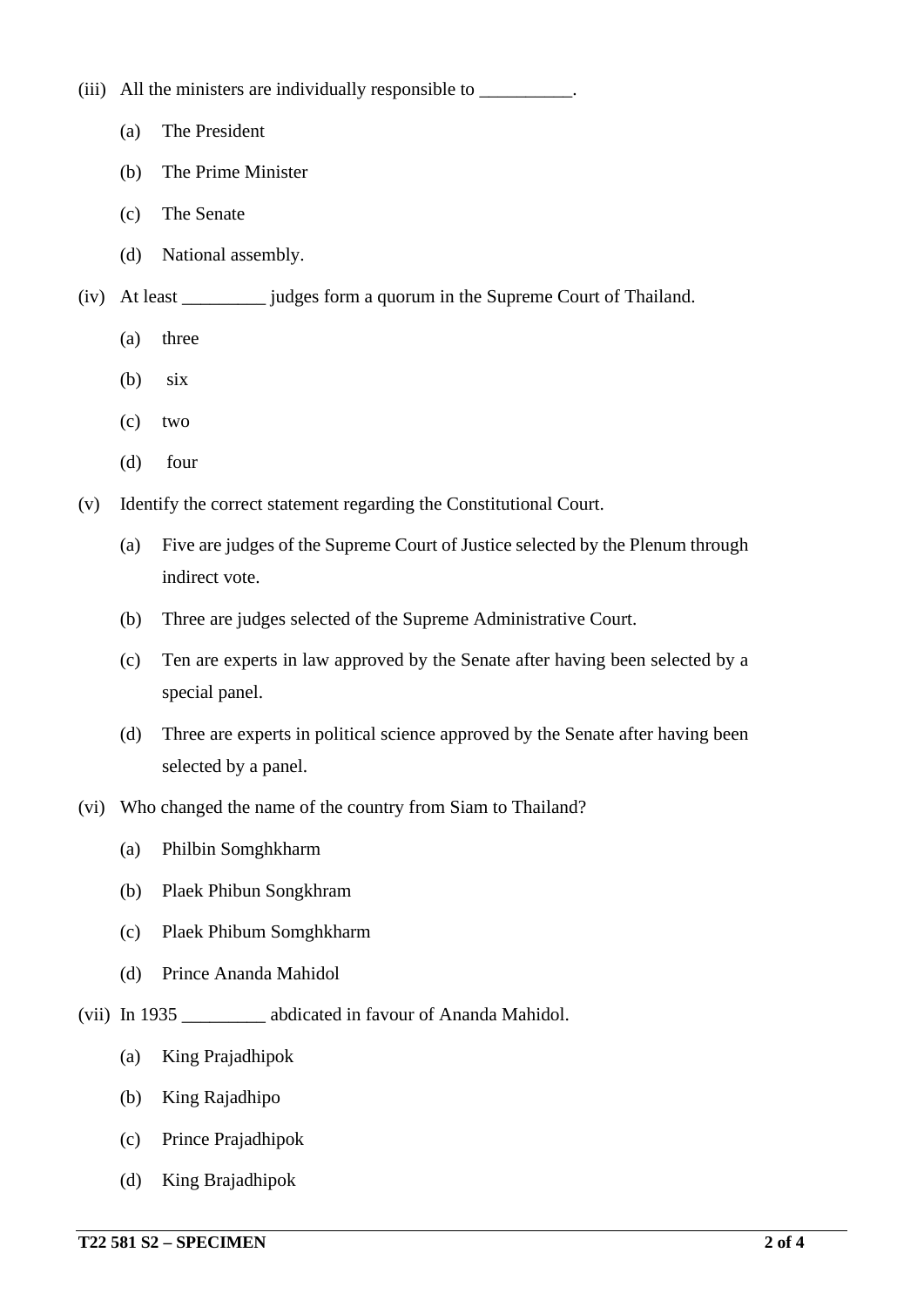(viii) Name the campaign launched by Hitler in 1938 against the Jews in Germany.

- (a) Crystal Night
- (b) Opaque Night
- (c) Luminous Night
- (d) White Night
- (ix) \_\_\_\_\_\_\_\_\_\_ proclaimed an interim constitution in 1959.
	- (a) King Ananda Mahidol
	- (b) King Bhumibol Adulyadej
	- (c) King Rama X
	- (d) King Pradi Phanomyung
- (x) Thailand was admitted as a member to the United Nations in \_\_\_\_\_\_\_\_\_\_.
	- (a) December 1945
	- (b) November 1946
	- (c) December 1946
	- (d) November 1945.

# **PART II**

# **SECTION A**

#### *(Answer any one question from this Section.)*

#### **Question 2**

With reference to the Prime Minister and the Council of Ministers in Thailand, answer the following questions:

| (i)   | State any two qualifications required to be elected as the Prime Minister of Thailand |                   |
|-------|---------------------------------------------------------------------------------------|-------------------|
|       | in the House of Representatives.                                                      | $\lceil 2 \rceil$ |
| (i)   | Mention two powers of the Prime Minister as the head of the executive branch of the   |                   |
|       | government in Thailand.                                                               | [2]               |
| (iii) | State three administrative functions of ministers in the Thai Cabinet.                | $\lceil 3 \rceil$ |
| (iv)  | What do you understand by 'collective responsibility' exercised by the cabinet in     |                   |
|       | Thailand?                                                                             | [3]               |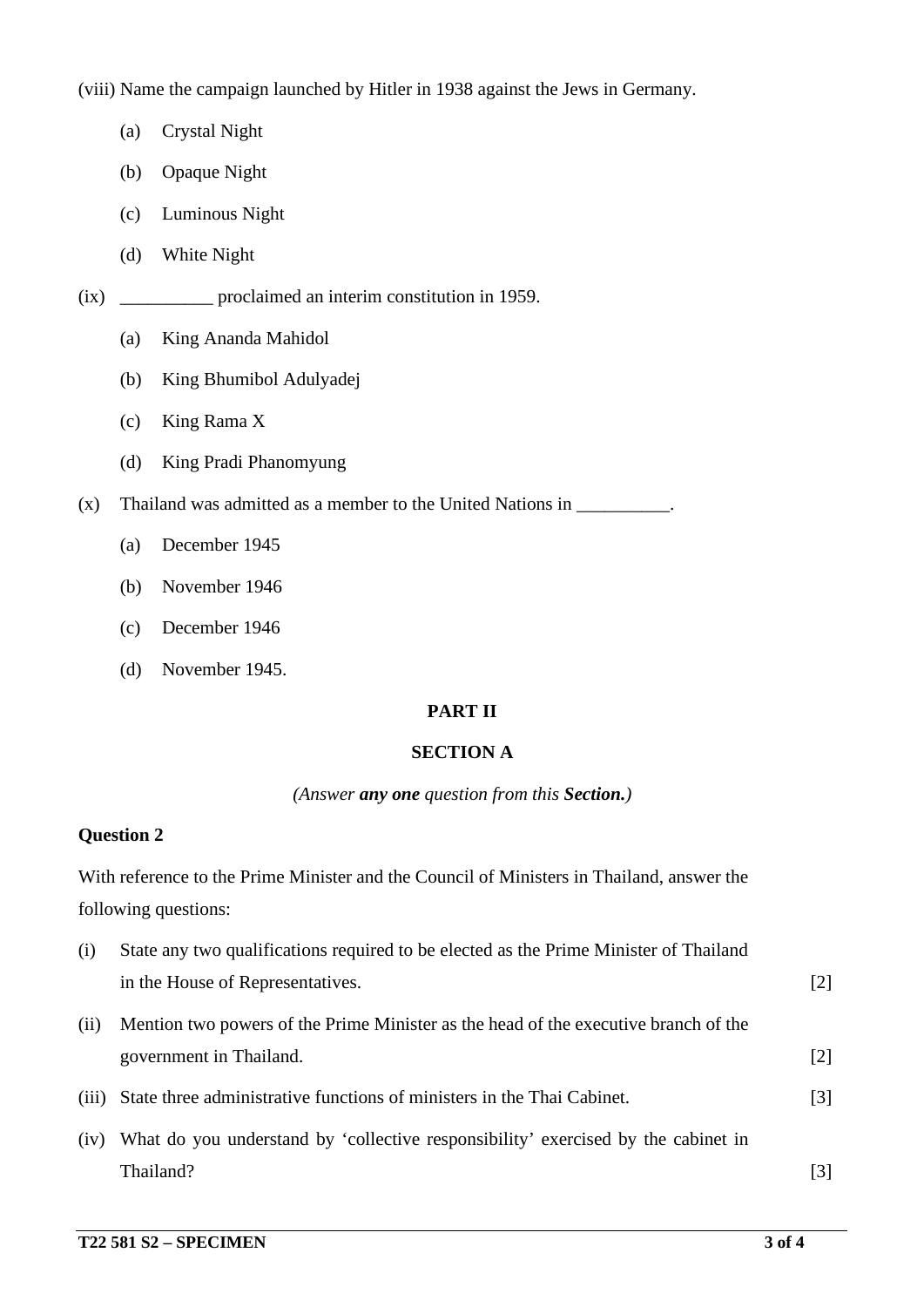### **Question 3**

With reference to the Supreme Court and the Constitutional Court, answer the following questions:

| (i)   | State the composition of the Supreme Court.                                         | $[2]$             |
|-------|-------------------------------------------------------------------------------------|-------------------|
| (i)   | Mention any two qualifications required to be appointed as a judge of the Supreme   |                   |
|       | Court.                                                                              | $\lceil 2 \rceil$ |
| (iii) | What is the composition of the Constitutional Court in Thailand? State the term of  |                   |
|       | office of a judge of the Constitutional Court.                                      | $\lceil 3 \rceil$ |
| (iv)  | Explain the term 'Revisory' jurisdiction of the Constitutional court. What is meant |                   |
|       | by Constitutional court is a 'Court of Record'?                                     | [3]               |

#### **PART II**

#### **SECTION B**

*(Answer any two questions from this Section.)*

# **Question 4**

With reference to the Revolt of 1932, answer the following questions:

| (i)   | Who were responsible to end absolute monarchy in Thailand through a bloodless coup?          | $\lceil 2 \rceil$ |
|-------|----------------------------------------------------------------------------------------------|-------------------|
| (ii)  | Name the two divisions of Promoters.                                                         | $\lceil 2 \rceil$ |
| (iii) | What were the changes accomplished by the Thai government on attaining complete<br>monarchy? | [3]               |
| (iv)  | State the measures adopted by Rama VII to overcome the economic depression that              |                   |
|       | had taken place during his reign.                                                            | $\vert 3 \vert$   |